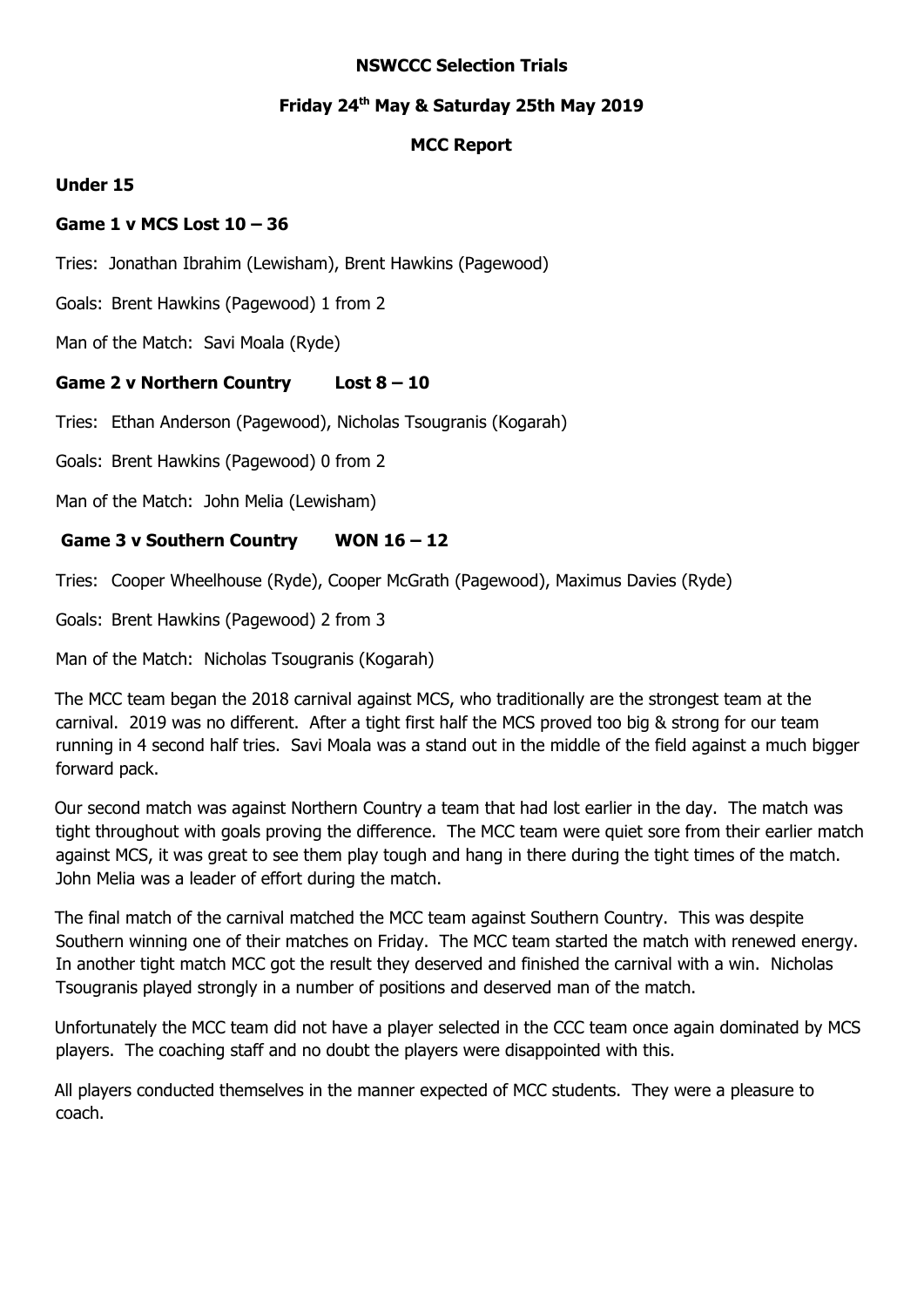# **Under 18**

# **Game 1 v MCS LOST 16 – 10**

Tries: Jake Kusto 1 (Ryde), Evan Manning 1 (Randwick)

Goals: Zayn Camroux 1 (Ryde)

Man of the Match: Tom Giles (Randwick)

# **Game 2 v Sydney Independents Drew 10 – 10**

Tries: Dion Teaupa 1 (Ryde) Salesi Malu 1 (Kogarah)

Goals: Dion Teaupa (Ryde)

Man of the Match: William Abourrage (Lewisham)

### **Game 3 v Southern WON 30 – 10**

Tries: Johnny Lee Gabrael 2 (Ryde) Zayn Wilkins 1 (Ryde) Ben Lloyd 1 (Randwick) Salesi Malu 1 (Kogarah) Krystian Mapapalangi 1 (Ryde)

Goals: Zayn Camroux 1 (Ryde) Evan Manning (Randwick)

Man of the Match: Michael Coleman (Lewisham)

The MCC team began the 2019 carnival against MCS with a solid performance which went down to the wire with MCS scoring in the last minute of play to gain victory. Our middle was strong with Tom Giles and William Abourrage laying the foundation for the edges to take the space out wide. Jake Kusto and Evan manning managed to score and importantly the team with finished no injuries. Tom Giles was awarded the Man of the Match for his high workrate.

The second match was a perfect example of the saying ' a game of two halves.' The first half saw a continuation of the first round match where MCC were dominant. Of importance, MCC were able to starve the opposition of the ball which lead to points on the board and excellent field position.The second half was the complete opposite with MCC starved of possession allowing Southern to dominate with the ball. Given the lead, the boys were disappointed with the final result. William Abourrage was awarded man of the match for his high work rate.

After points for and against, MCC missed the final against Southern. MCC were outstanding in the first half with a solid performance 30 -10. Johnny Lee Gabrael, Zayn Camroux and Krystian Mapapalangi tore the opposition apart out wide whilst, Zayn Wilkins and Jason Smyth were damaging on the fringes. The second half saw Southern start strong but the boys showed they learnt from the previous experience gaining control of the match which resulted in finishing positively for the carnival.

Congratulations to the following students who were selected in the NSWCCC squad:

- Zane Camroux Holy Cross Ryde
- Lachlan Gale Marcellin College Randwick
	- Tom Giles Marcellin College Randwick
	- Chaise Robinson Champagnat Pagewood

All players conducted themselves in the manner expected of MCC students. They were a pleasure to